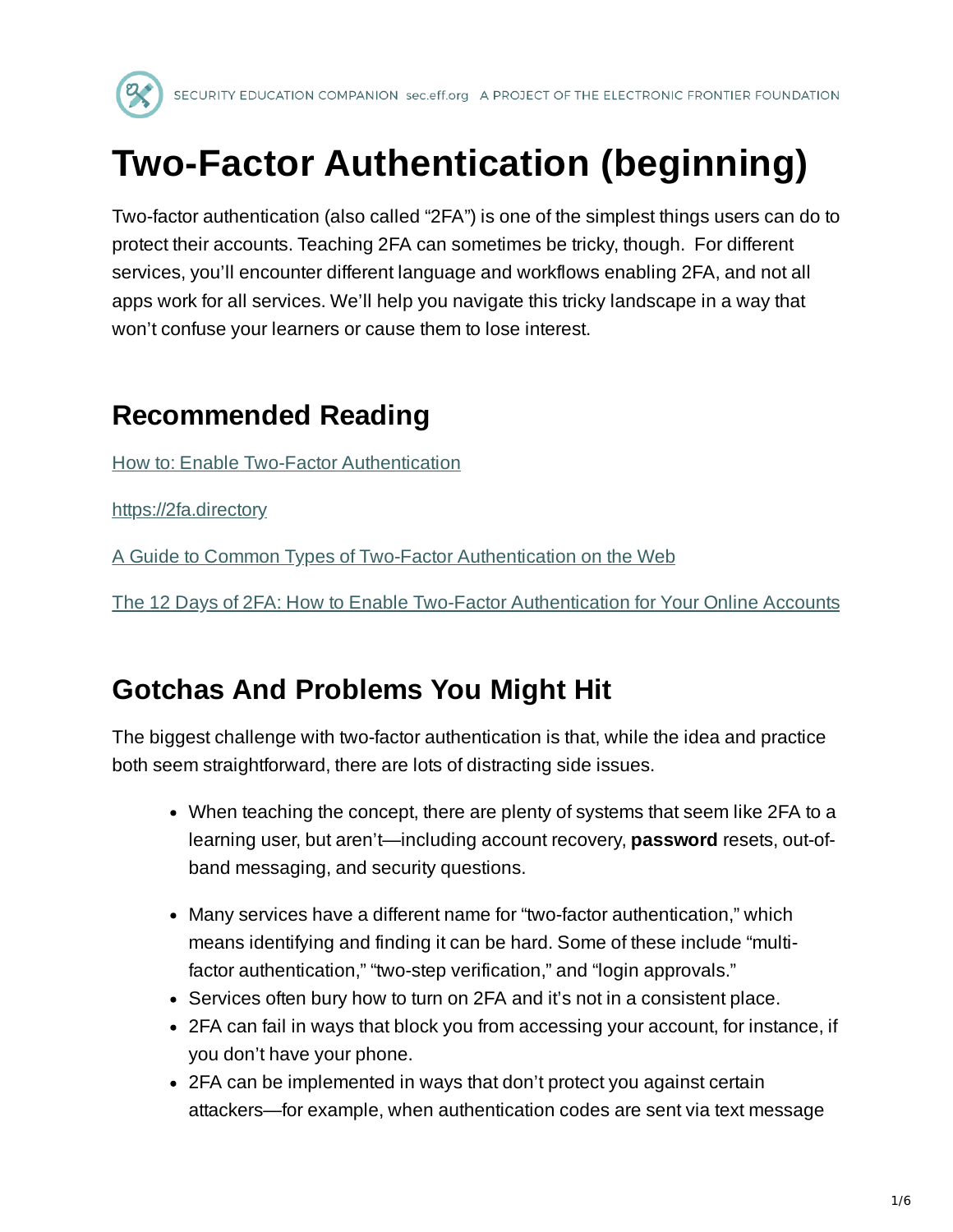and your attacker has control of the phone system.

2FA apps can be interchangeable, so there is often not a "right" one to choose.

It's better to emphasize strategies that empower the learner, rather than tell them about problems they will have no control over.

- Concentrate on how to spot "two-factor-y" terms, not a particular process.
- Emphasise 2FA as "an extra step"—not perfect (because pretty much all 2FA systems have some workaround), and not absolutely required, but still an improvement on just using passwords.
- Guide the learners to resources they can use as a reference for enabling 2FA on their accounts—such as [https://2fa.directory.](https://2fa.directory/)

You don't have to talk about all the failure modes of 2FA. Talk about what it stops, not what it fails to do.

# **Anticipated Questions and Answers**

#### **Q: How do I turn on two-factor authentication for [insert service here]?**

**A:** "Let's take a look at [https://2fa.directory](https://2fa.directory/) … " (either walk them through it or offer to help afterwards, depending on the structure of your training.)

#### **Q: What happens if I'm travelling / lose my phone / don't have the module?**

**A:** If you have your phone but no service, you will still be able to use your authenticator app. Otherwise, many websites will let you save and print out "backup codes." When you don't have your phone or can't receive texts, you can use one of the hard-copy codes instead of the code you would usually get texted to you or grab from your authenticator app. Each code is for one-time use only. Whether you print them out or save them to your computer, make sure you keep them in a safe place where you won't lose them, forget them, or risk them being found and stolen by someone else.

#### **Q: I hate doing this every time! (***Not technically a question, but we hear it a lot.)*

**A:** You can usually set up two-factor so that it will only ask you every so often. Look for the check box next time you log in.

#### **Q: I've heard that two-factor authentication was bypassed in [this incident].**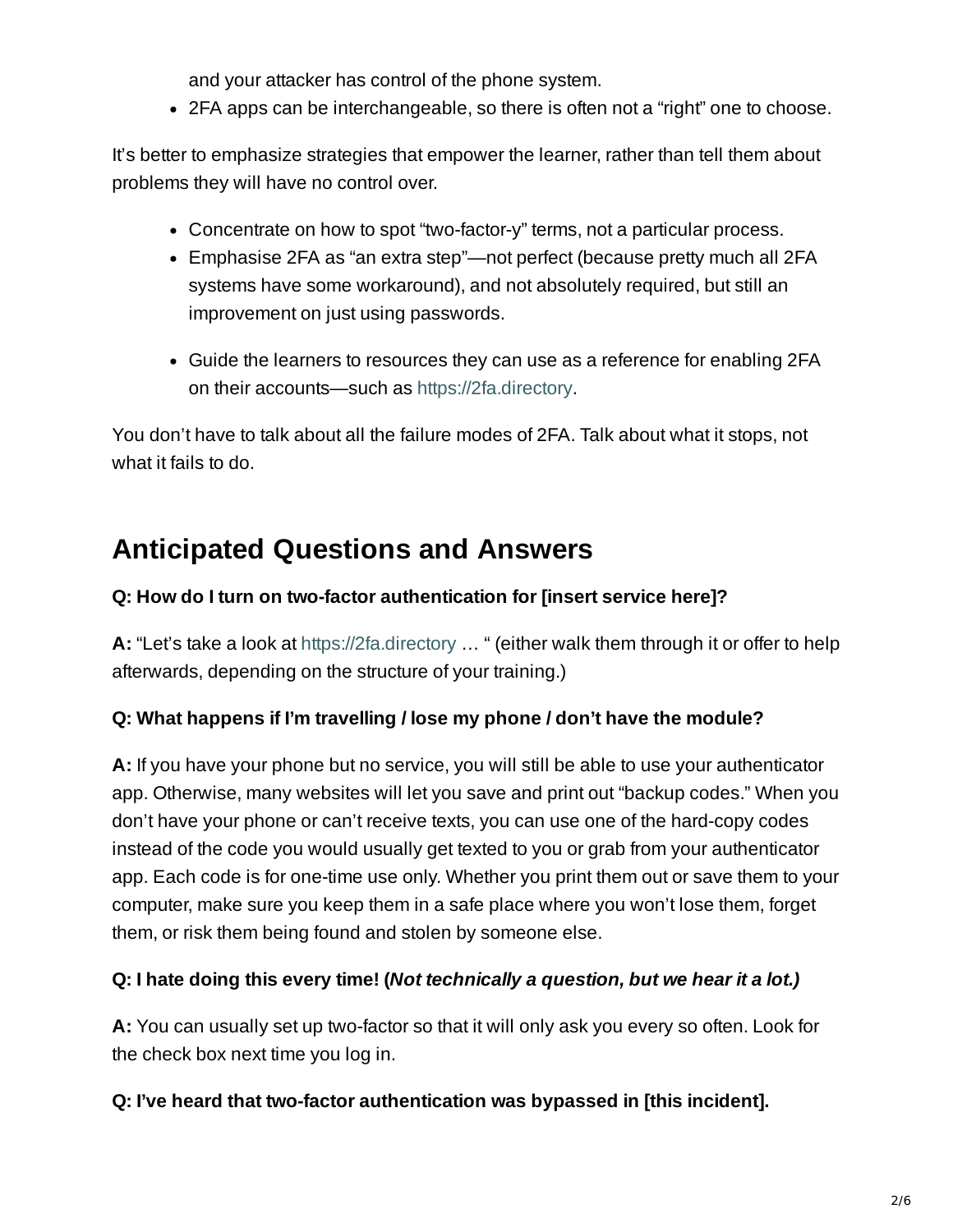**A:** This is almost always a story of either the phone system being hacked (redirecting or intercepting text messages via the SS7 [system\)](https://www.eff.org/deeplinks/2017/09/guide-common-types-two-factor-authentication-web) or an attacker calling customer support at a carrier and tricking their way into accessing someone else's text messages. Or, the account recovery process was less secure and used to bypass the usual login system.

If you don't use text messages and use an authenticator app or hardware token instead, you don't have to worry about this!

If you do use text messages, you may still be okay. For someone to successfully bypass your text message-based 2FA, they would have to 1) know your password and 2) spend significant amount of time and energy targeting you specifically. If you are worried about being targeted individually, then text message-based 2FA may not be right for you. But, if the chance of that kind of targeted **attack** is small enough, text message-based 2FA may still be a perfectly reasonable choice.

Remember: no security is perfect, and text message-based 2FA is no exception! Rather than focusing on its imperfections, think about its benefits and drawbacks and how those tradeoffs matter to your own specific situation.

### **Q: Why don't services just ask for a second password instead of having to use your phone? That's two-factor, right?**

**A:** Explain that this doesn't fall into the "something you know, something you have" framing, and that it poses similar risks to someone stealing a password.

### **Q: Why would I trust a service like Google Authenticator? I don't want them to see my two-factor codes.**

**A:** It's true that Google could, in theory, put out a new version of their tool that gives them the ability to generate your two-factor codes, but it's unlikely they would. These companies built authenticators specifically to protect their own services, so they would be undermining their own security by doing this. It's also not enough—remember: they'd need to know your password too. There are also open-source alternatives to Google Authenticator that you can use if you *really* don't want to use Google Authenticator, such as FreeOTP.

### **Q: How does a service like an authentication app work? Or, how does TOTP (timebased one time password) work?**

**A:** This is an advanced question that may best be answered separately, rather than to the whole group. You can refer the asker to this [discussion](https://security.stackexchange.com/questions/35157/how-does-google-authenticator-work) thread.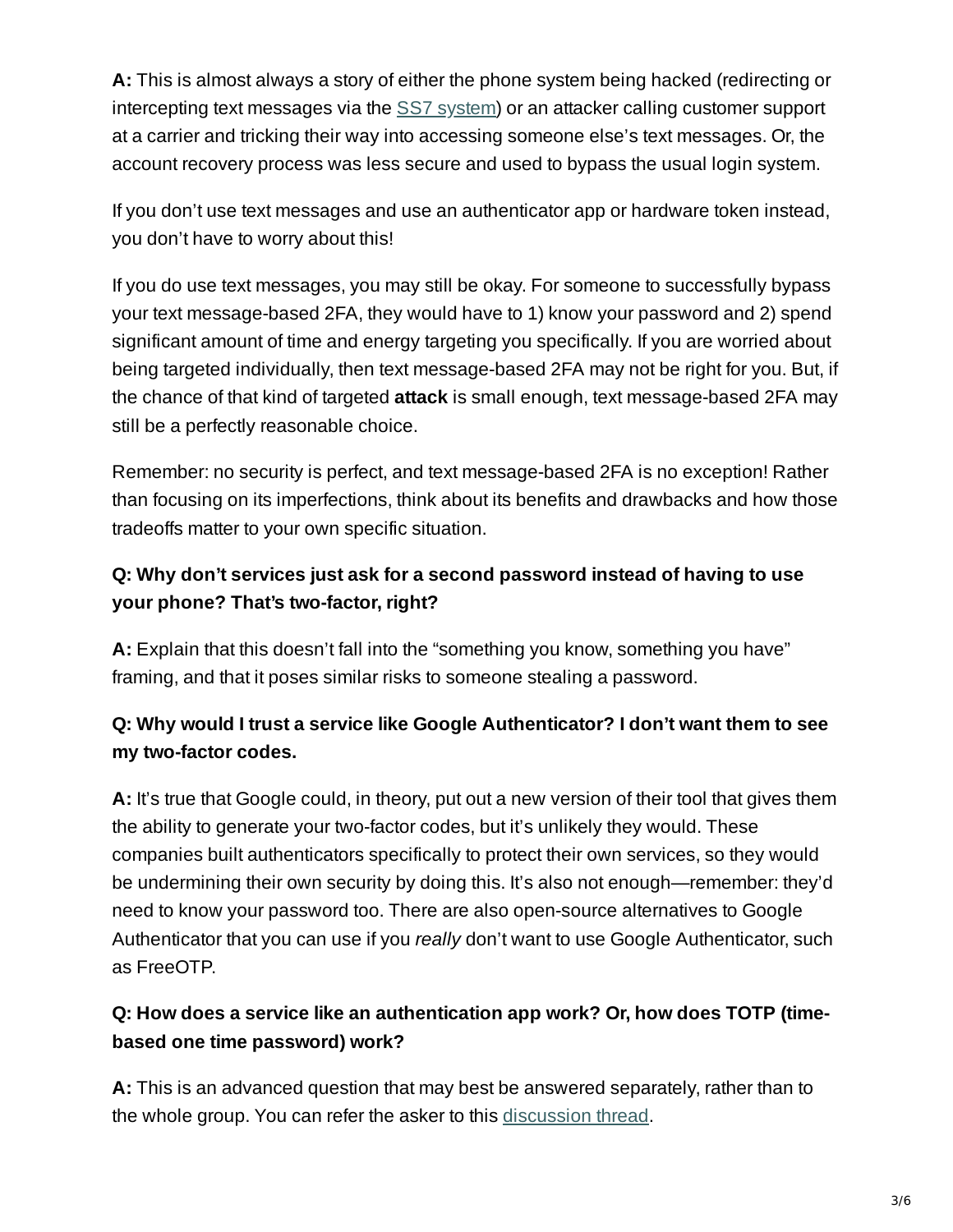### **Learning Objectives**

Learners will:

- Understand what **two-factor authentication** is and how it helps protect accounts from unauthorized access.
- Know the various ways two-factor authentication is referred to.
- Be able to tell the difference between a two-factor authentication app and receiving codes via text message, and be able to describe the pros and cons of each.

#### **Ratio**

Instructor: Learners Varies

### **Suggested Materials**

Two-Factor [Authentication](https://sec.eff.org/materials/two-factor-authentication-handout-for-learners) handout for learners

The knowledge share is potentially a lecture-format discussion.

Finding the two-factor authentication settings page for each individual service can be difficult, so having helpers to assist learners (1 helper to 5 students) is helpful

Turning on two-factor authentication will require closer pairing, similar to installing an app (1 helper to 1-2 students).

### **Recommended Reading**

How to: Enable Two-Factor [Authentication](https://ssd.eff.org/en/module/how-enable-two-factor-authentication)

[https://2fa.directory](https://2fa.directory/)

A Guide to Common Types of Two-Factor [Authentication](https://www.eff.org/deeplinks/2017/09/guide-common-types-two-factor-authentication-web) on the Web

The 12 Days of 2FA: How to Enable Two-Factor [Authentication](https://www.eff.org/deeplinks/2016/12/12-days-2fa-how-enable-two-factor-authentication-your-online-accounts) for Your Online Accounts

## **Lesson Content**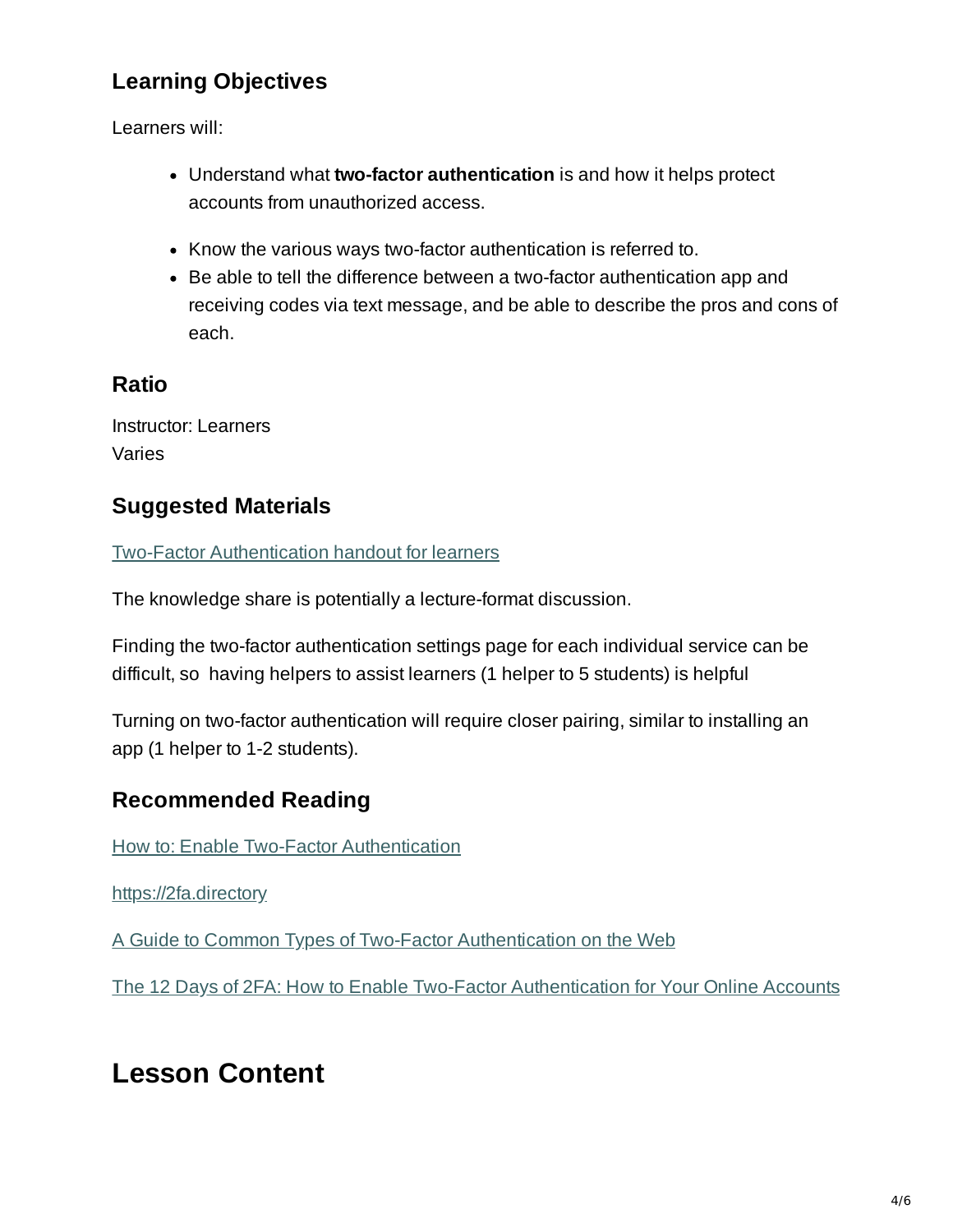# **Knowledge share: What is two-factor?**

Some services offer "two-factor authentication," which is to say they can be set up to ask for something else other than a password.

Usually, they ask for a number or code that they've texted separately, or ask you to use a separate app that helps to verify your identity. It demonstrates that not only do you know your password, but you also have access to something—like your phone with the right phone number, or an app you set up previously.

This protects you against passwords getting stolen. Even if someone gets your password, they won't be able to get into your account without also having your phone.

**CAUTION!** If you use the kind of 2FA that texts a code to your phone, you will need to give the service or platform your phone number—or, at least, a phone number at which you can reliably receive texts. For some people, this may not be the right choice. This may be of special concern for those wishing to create anonymous accounts on platforms that only support 2FA by text.

# **Activity: "The Annoying Security Guard"**

Ask the attendees, "Has anyone been in a situation where they are supposed to be let into a party, or an office, or an event, but there's a bouncer or security guard or official who is really demanding and doesn't believe you?

Pick someone to be the "annoying security guard," or, if you have a small group, encourage everyone to be the "guard."

"I'm going to try and prove that I should be allowed past you. Whatever I say, you should come up with a reason why that isn't enough and you can't let me in. My name really is on the guest list though!

"Hello, my name is XXX, and I've come here to teach people about digital security. Do you see my name on the list?"

The guard should make up a reason like "I don't see your name," or "How do I know it's really you?" Go through, in turn, other possible identifications, each more ridiculous: "Well, here's my credit card, it's got my name on it," or "Here's my passport, there's a photo of me," or "If you ask anyone who knows me, they know I'm a really good dancer,